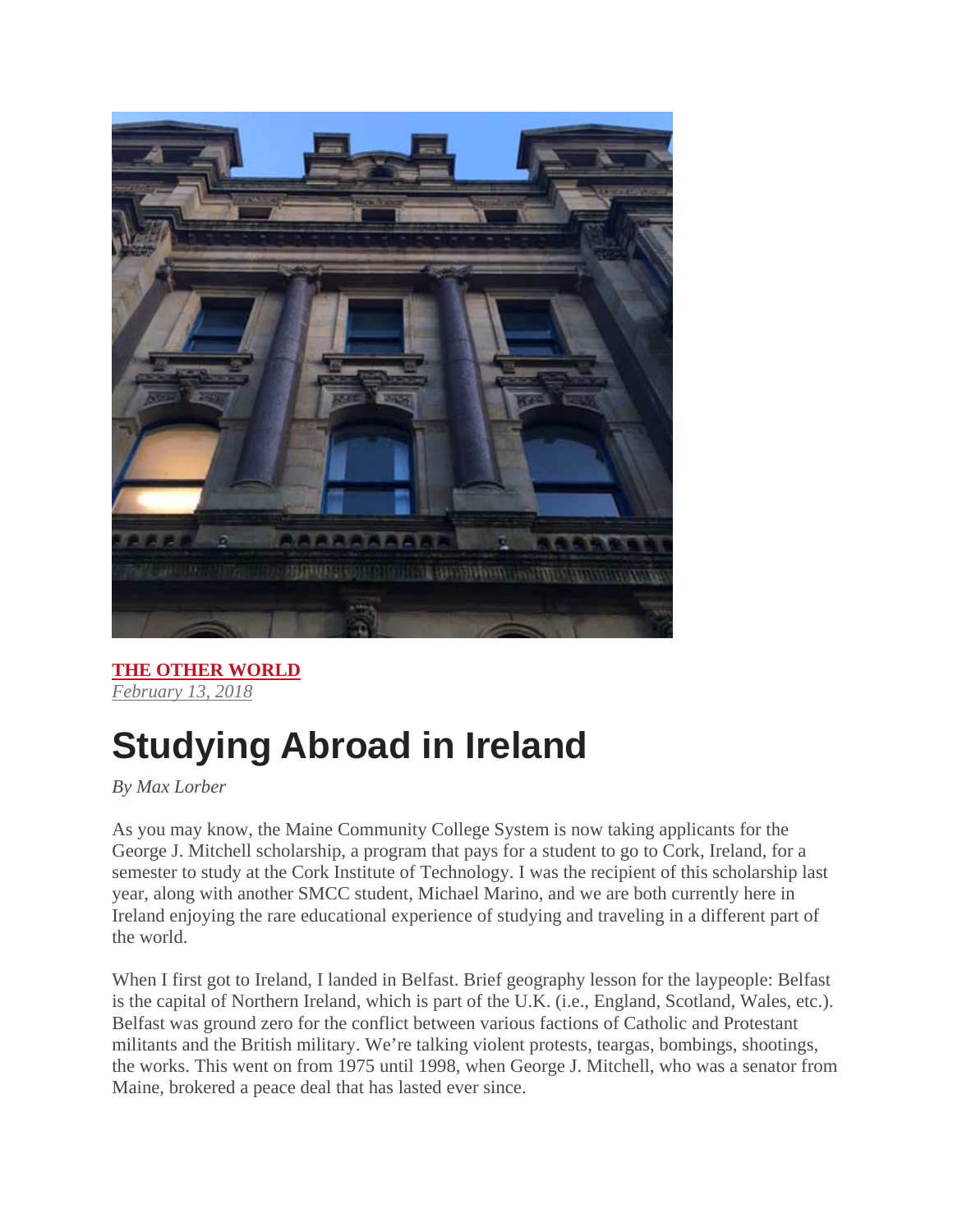I won't get into the how and why of it, but I will tell you that I stayed around the corner from the famous Europa Hotel, which was bombed 28 times during what is known as "The Troubles," and I would have never known what had taken place years earlier unless I researched it. What I mean is, Belfast has changed, Ireland has changed, innocent people aren't worried about whether the pub they are in will explode or not while they are enjoying a pint. But people still talk about it. Catholics go to certain pubs, Protestants go to others. Late night barroom brawls still go down. The walls that separated neighborhoods are still there, albeit nonfunctional, but there is a strange sense of separation.

But what kind of city is Belfast now? When I get to a new city, I like to explore, follow the crowds, judge the heart of the town, get lost, see things I would have never seen if I had only relied on a search engine, then hopefully find my way back. In Belfast, I found this strange underground passageway that leads pedestrians underneath a major avenue. It was covered topto-bottom in layer after layer of elaborate, vibrant graffiti pieces.

I walked along the passage and a couple of classic British punks passed me, decked out in leather and metal piercings and tall mohawks, smoking something that surely was not tobacco. I passed them and came out onto the Queen's Square, which features the Albert Memorial clock. This gigantic sandstone clock was built on unstable ground, and it has a heavy lean off its perpendicular as if it had one too many pints (it was bombed in '92, also). I could hear music blazing from a pub across the way, so I followed it inside, where I enjoyed a few hours of brilliant, distortion-laced rock.



*Graffiti in Belfast, Ireland. Photos by Max Lorber*

Let me tell you, Belfast has soul. It is as if you can feel the pulse of it from underneath the crisscrossing streets, flowing freely with music wafting from pubs and concert halls, bouncing off the walls covered in street art, drifting up the facades of beautiful brick buildings from the late 19th century.